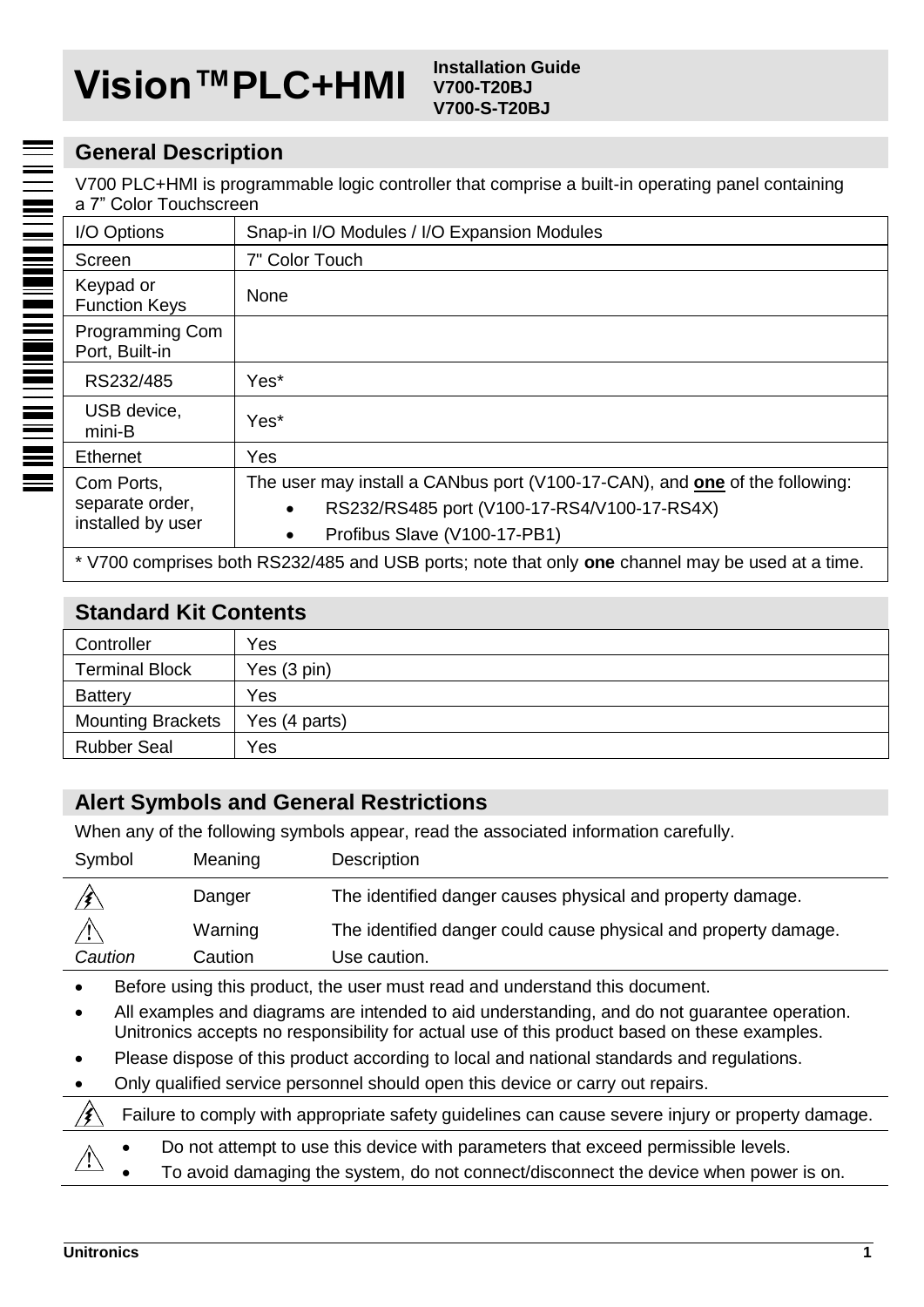# **Environmental Considerations**

- Do not install in areas with: excessive or conductive dust, corrosive or flammable gas, moisture or rain, excessive heat, regular impact shocks or excessive vibration, in accordance with the standards given in the product's technical specification sheet.
- Do not place in water or let water leak onto the unit.
- Do not allow debris to fall inside the unit during installation.
- Ventilation: 10mm space required between controller's top/bottom edges & enclosure walls. ΛN
- Install at maximum distance from high-voltage cables and power equipment.

# **Mounting**

*∖* 

# **Dimensions**



Note that the Snap-in I/O module thickness is 23 mm (0.9").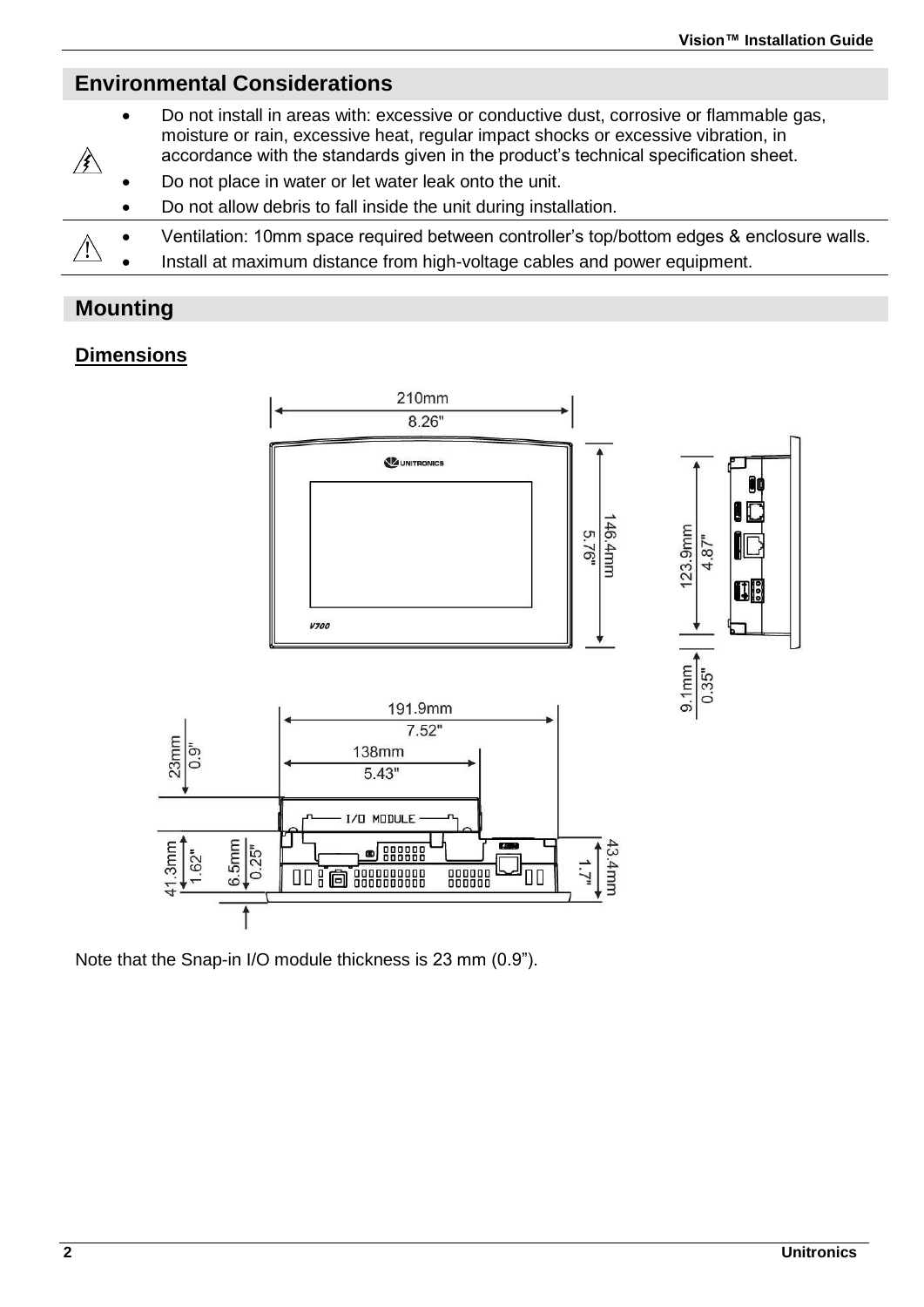# **Panel Mounting**

Before you begin, note that the mounting panel cannot be more than 5 mm thick.

- 1. Make a panel cut-out of the appropriate size: 193x125mm (7.59"x4.92").
- 2. Slide the controller into the cut-out, ensuring that the rubber seal is in place.
- 3. Push the mounting brackets into their slots on the sides of the panel as shown in the figure below.
- 4. Tighten the bracket's screws against the panel. Hold the bracket securely against the unit while tightening the screw.
- 5. When properly mounted, the controller is squarely situated in the panel cut-out as shown in the accompanying figures.

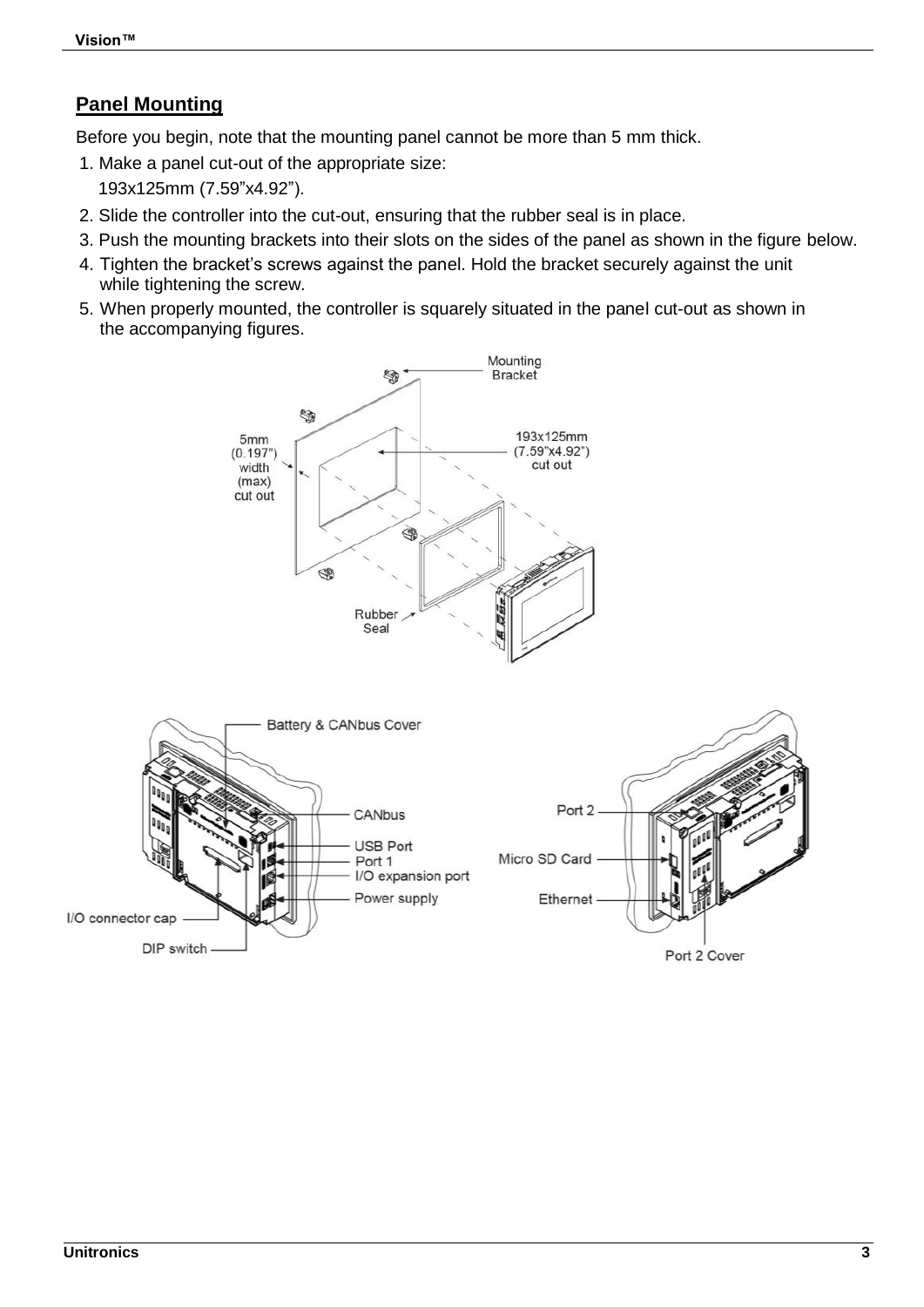# **Inserting the Battery**

#### **In order to preserve data in case of power-off, you must insert the battery.**

#### **The battery is supplied taped to the battery cover on the rear of the controller.**

1.Remove the battery cover shown on page 3.

The polarity (+) is marked on the battery holder and on the battery.

2.Insert the battery, ensuring that the polarity symbol on the battery is:

- facing up

- aligned with the symbol on the holder

3.Replace the battery cover.

|         | • Use proper precautions to prevent Electro-Static Discharge (ESD) while servicing the<br>battery.                  |
|---------|---------------------------------------------------------------------------------------------------------------------|
| Caution | • To preserve back-up values for RTC and system data during battery replacement, the<br>controller must be powered. |

# **Wiring**

|         | Do not touch live wires.<br>$\bullet$                                                                                                                                                                                                                                                                                                            |
|---------|--------------------------------------------------------------------------------------------------------------------------------------------------------------------------------------------------------------------------------------------------------------------------------------------------------------------------------------------------|
|         | Install an external circuit breaker. Guard against short-circuiting in external wiring.<br>$\bullet$<br>Use appropriate circuit protection devices.<br>$\bullet$<br>Unused pins should not be connected. Ignoring this directive may damage the device.<br>$\bullet$<br>Double-check all wiring before turning on the power supply.<br>$\bullet$ |
| Caution | • To avoid damaging the wire, do not exceed a maximum torque of 0.5 N $\cdot$ m (5 kgf $\cdot$ cm).<br>Do not use tin, solder, or any substance on stripped wire that might cause the wire<br>$\bullet$<br>strand to break.<br>Install at maximum distance from high-voltage cables and power equipment.<br>٠                                    |

# **Wiring Procedure**

Use crimp terminals for wiring; use 3.31 mm² –0.13 mm² wire (12-16 AWG):

1.Strip the wire to a length of 7±0.5mm (0.270–0.300").

2.Unscrew the terminal to its widest position before inserting a wire.

3.Insert the wire completely into the terminal to ensure a proper connection.

4.Tighten enough to keep the wire from pulling free.

- Input or output cables should not be run through the same multi-core cable or share the same wire.
- Allow for voltage drop and noise interference with I/O lines used over an extended distance. Use wire that is properly sized for the load.
- The controller and I/O signals must be connected to the same 0V signal.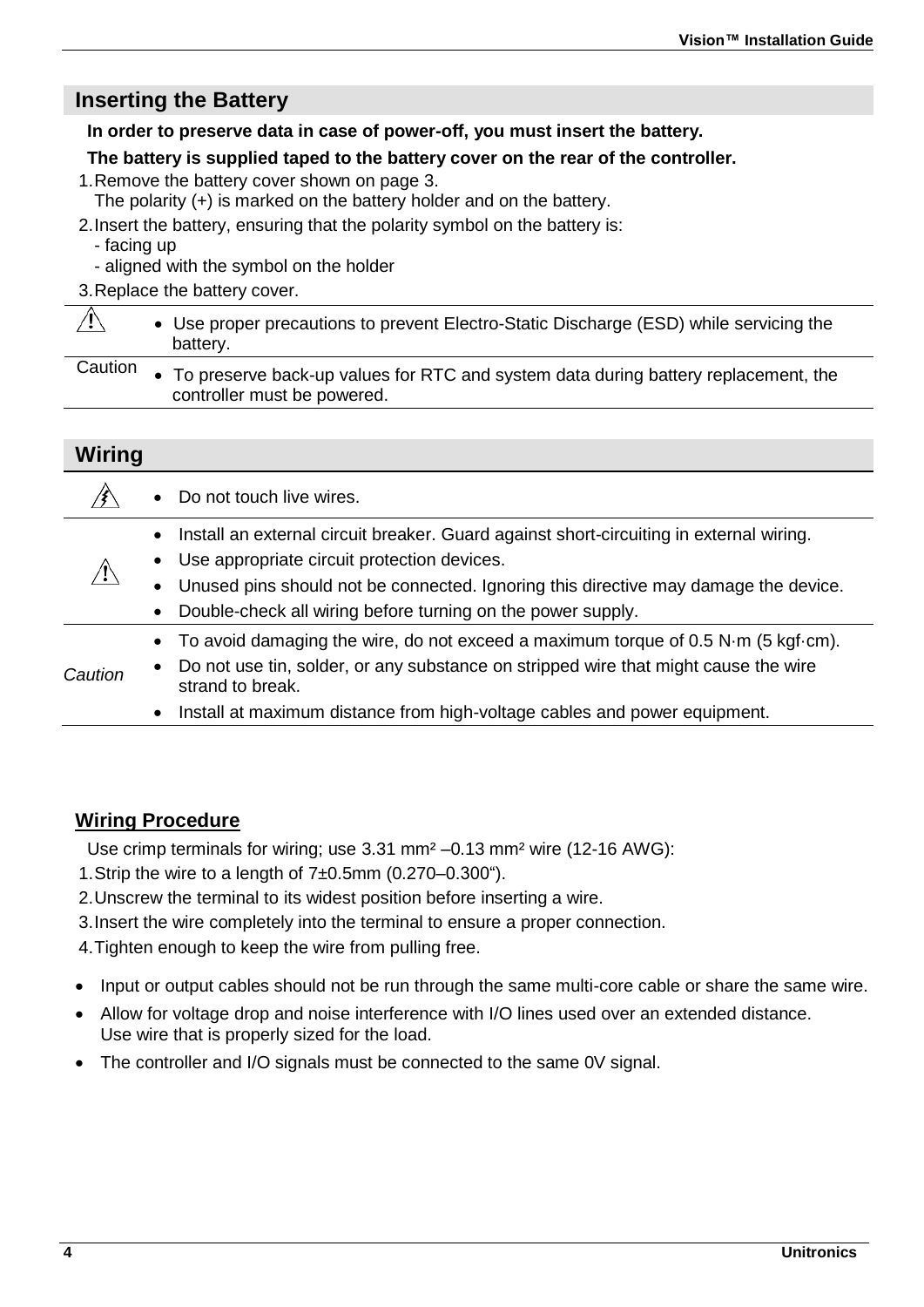# **Power Supply**

The controller requires either an external 12 or 24VDC power supply.

Note: Photo is for illustration purposes only.



1. The power supply must include double insulation. Outputs must be rated as SELV/PELV/Class 2/Limited Power.

- 2. Use separate wires to connect the functional earth terminal and the 0V terminal to the system earth ground.
- 3. Install an external circuit breaker. Guard against short-circuiting in external wiring.
- 
- 4. Double-check all wiring before turning on the power supply.
- 5. Do not connect either the 'Neutral' or 'Line' signal of the 110/220VAC to device's 0V pin.
- 6. In the event of voltage fluctuations or nonconformity to voltage power supply specifications, connect the device to a regulated power supply.



# **Earthing the PLC+HMI**

To maximize system performance, avoid electromagnetic interference by:

- Mounting the controller on a metal panel.
- Connect each common and ground connection directly to the earth ground of your system.

For ground wiring use the shortest and thickest possible wire.

# **Communication Ports**

The controller comprises a USB port, 1 RS232/RS485 serial port and an Ethernet port.

The user may order and install one or both of the following modules:

- An additional port (Port 2). Available types: RS232/RS485 isolated/non-isolated
- A CANbus port

For the most updated information regarding ports and their installation, please refer to the Technical Library at www.unitronics.com.

∕≰ Turn off power before making communications connections.

*Caution* Always use the appropriate port adapters.

The USB port may be used for programming, OS download, and PC access. Note that **COM port 1 function is suspended when this port is physically connected to a PC**.

The serial port type is RJ-11 and may be set to either RS232 or RS485 via DIP switch, in accordance with the table shown below.

Use RS232 to download programs from a PC, and to communicate with serial devices and applications, such as SCADA.

Use RS485 to create a multi-drop network containing up to 32 devices.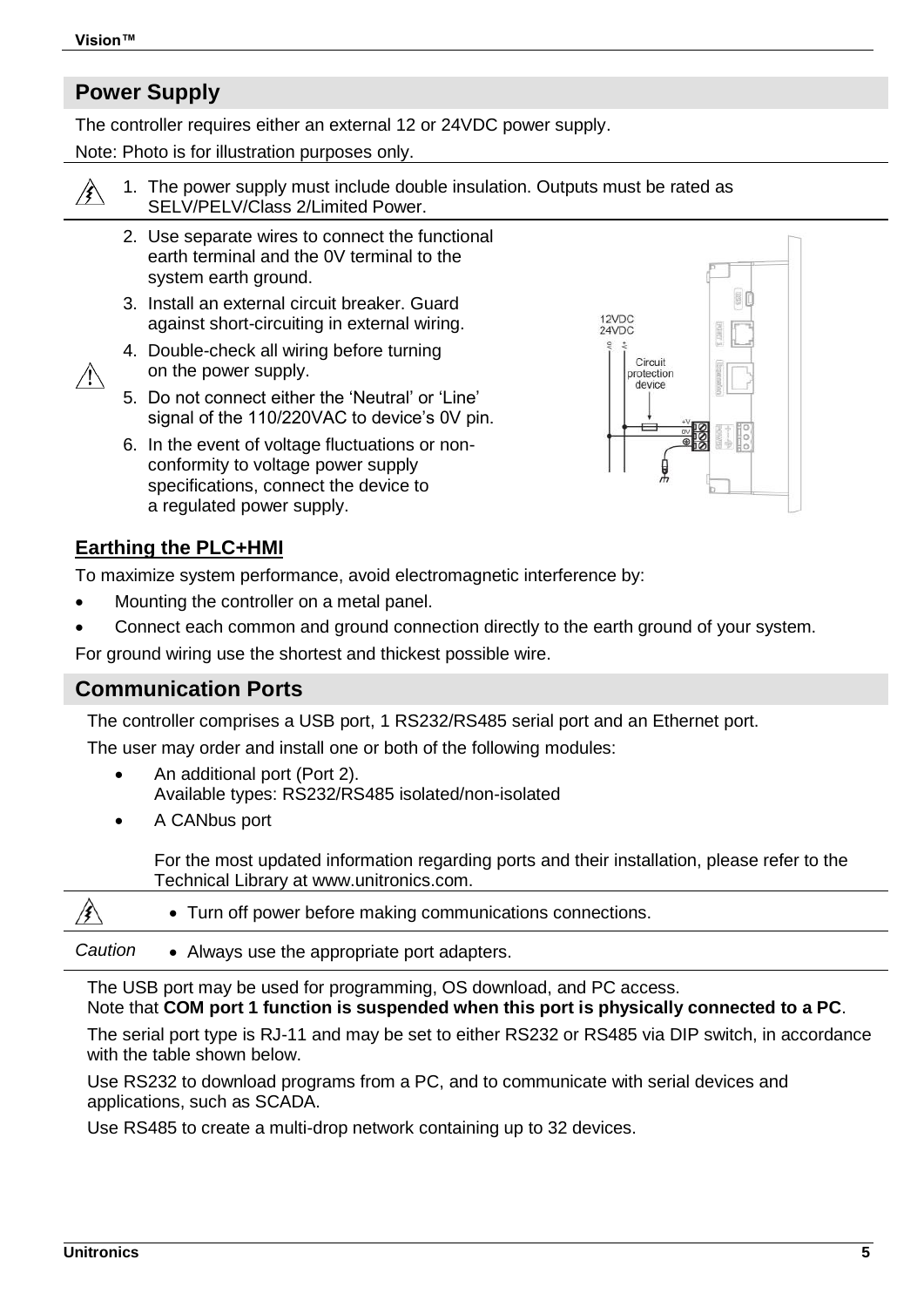# **Pinouts**

The pinouts below show PLC port signals.

To connect a PC to a port that is set to RS485, remove the RS485 connector, and connect the PC to the PLC via the programming cable. Note that this is possible only if flow control signals are not used (which is the standard case).

| <b>RS232</b>   |                    | RS485**                    |                | <b>Controller Port</b> |  |
|----------------|--------------------|----------------------------|----------------|------------------------|--|
| Pin#           | <b>Description</b> | Pin#<br><b>Description</b> |                |                        |  |
| $1^*$          | DTR signal         |                            | A signal $(+)$ |                        |  |
| $\overline{2}$ | 0V reference       | 2                          | (RS232 signal) |                        |  |
| 3              | TXD signal         | 3                          | (RS232 signal) | $\equiv$               |  |
| 4              | RXD signal         | 4                          | (RS232 signal) | Pin $#1$               |  |
| 5              | 0V reference       | 5                          | (RS232 signal) |                        |  |
| $6*$           | DSR signal         | 6                          | B signal (-)   |                        |  |

\*Standard programming cables do not provide connection points for pins 1 and 6.

\*\*When a port is adapted to RS485, Pin 1 (DTR) is used for signal A, and Pin 6 (DSR) signal is used for signal B.

#### **RS232 to RS485: Changing DIP Switch Settings**

The port set to RS232 by factory default.

To change the settings, first remove the Snap-in I/O Module, if one is installed, and then set the switches according to the following table.

# **RS232/RS485: DIP Switch Settings**

|                             | <b>Switch Settings</b> |            |            |     |     |            |                         |
|-----------------------------|------------------------|------------|------------|-----|-----|------------|-------------------------|
|                             |                        | 2          | 3          | 4   | 5   | 6          |                         |
| RS232*                      | ΟN                     | ON         | ON         | OFF | ON  | <b>OFF</b> | COM1<br>ON              |
| <b>RS485</b>                | OFF                    | <b>OFF</b> | <b>OFF</b> | ΟN  | OFF | ON         | 2 3 4 5 6<br>DIP switch |
| RS485 with<br>termination** | ΟN                     | ON         | <b>OFF</b> | ΟN  | OFF | ON         |                         |

\*Default factory setting

\*\*Causes the unit to function as an end unit in an RS485 network

#### **Ethernet**

Implement communications via TCP/IP, such as MODBUS over TCP.

#### **RJ45 Connector Pinout Ethernet LEDS**

| Pin# | Description                        |                                         | LED    | Function      |
|------|------------------------------------|-----------------------------------------|--------|---------------|
|      | $T_{+}$ = Positive transmit signal |                                         | Green  | ON when link  |
| 2    | $T = Neqative transmit signal$     |                                         | (LNK)  | exists        |
| 3    | $R+$ = Positive receive signal     | Yellow-<br>Green<br>LED<br>गामान<br>LED | Yellow | Blinks during |
| 6    | $R-$ = Negative receive signal     | Pin#1                                   | (ACT)  | RX/TX         |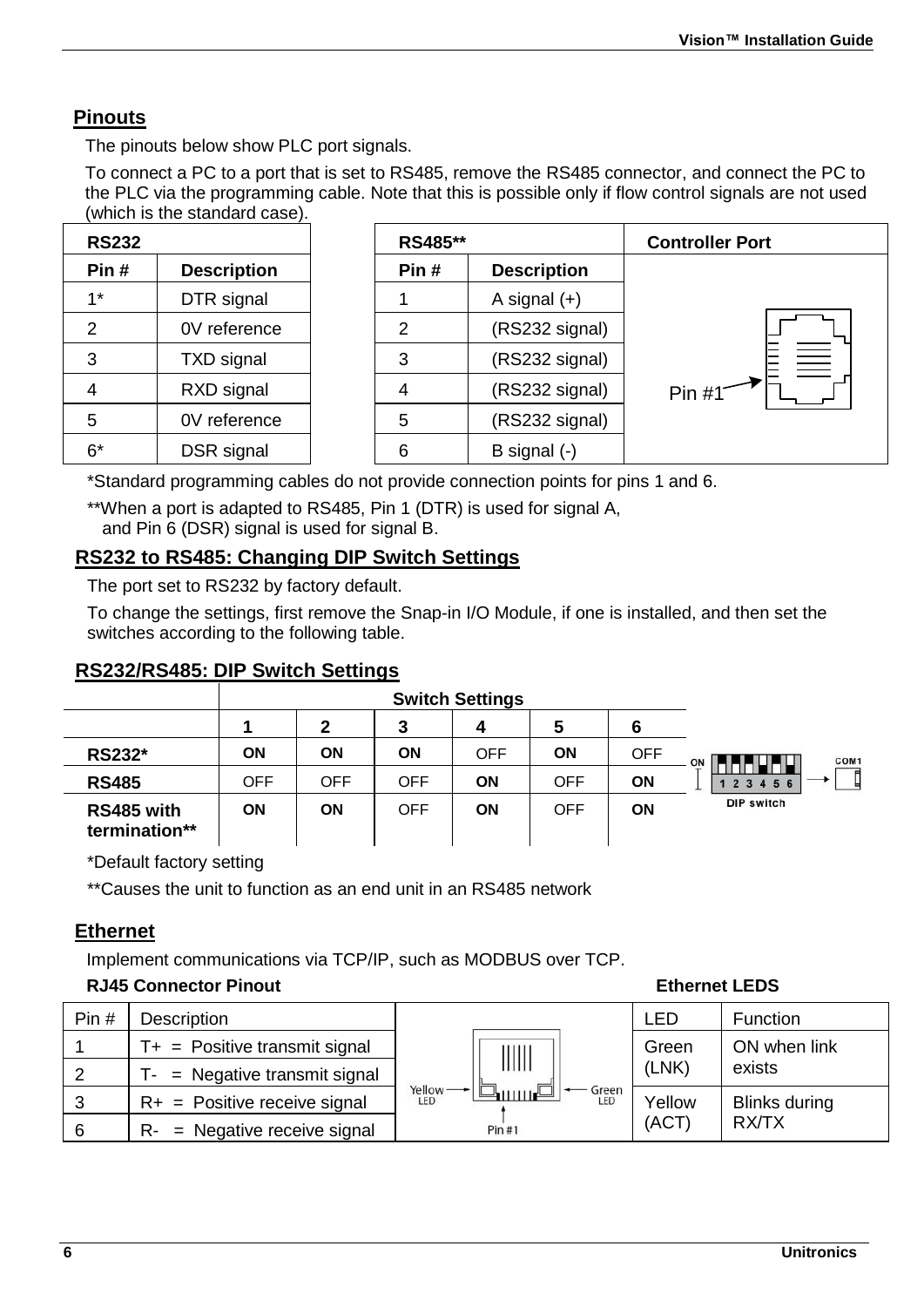# **Installing a Snap-in I/O Module**

- 1.Remove the I/O connector cap shown on Page 3.
- 2.Line the circular guidelines on the Snap-in I/O Module with the slots on the controller as shown below.
- 3 Apply even pressure on all 4 corners until you hear a distinct 'click'. The module is now installed. Check that all sides and corners are correctly aligned.





# **Removing a Snap-in I/O Module**

- 1.Locate the four buttons on the sides of the controller, two on either side.
- 2.Press the buttons and hold them down to open the locking mechanism.
- 3.Gently rock the module from side to side, easing the module from the controller.